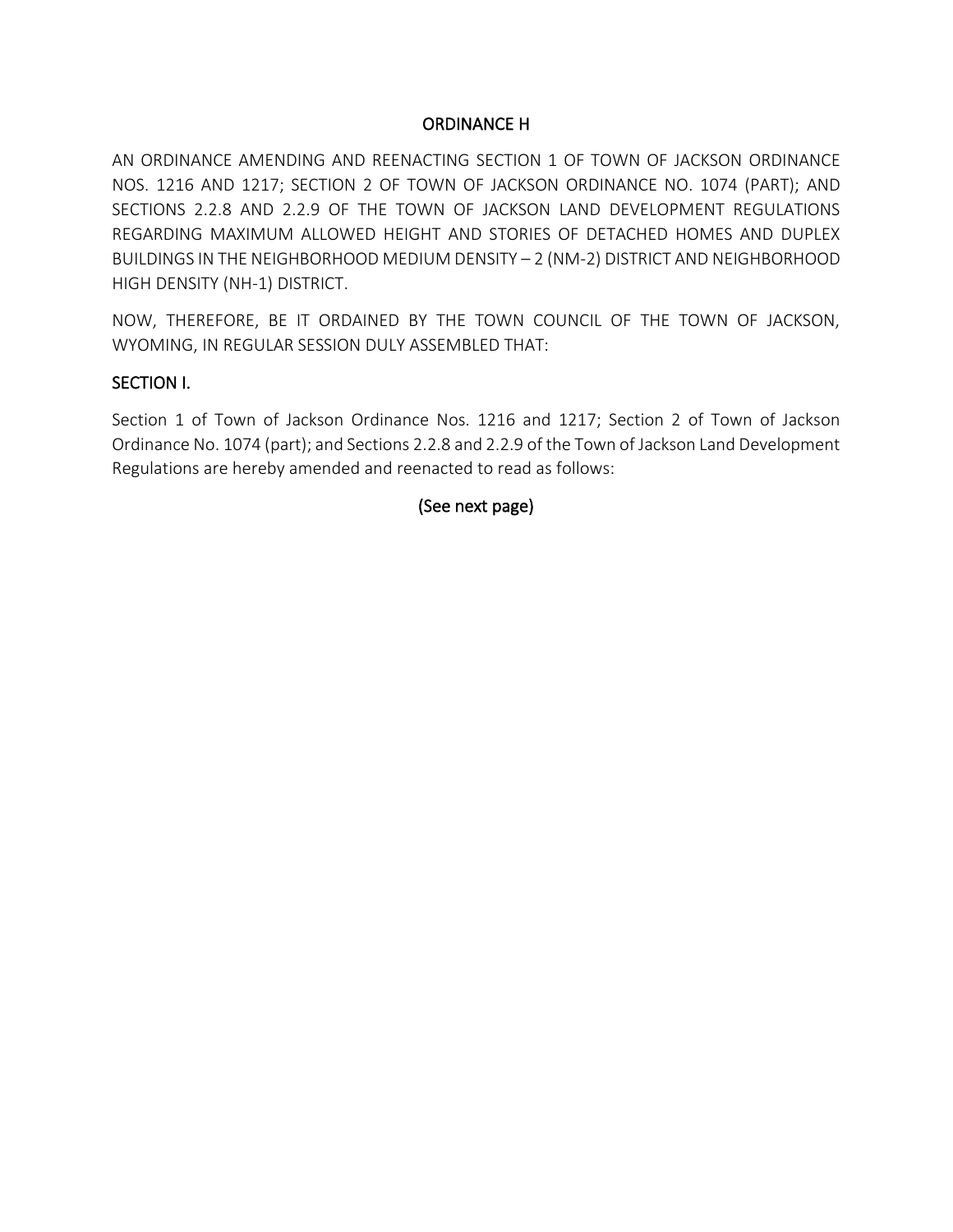### 2.2.8. NM-2: Neighborhood Medium Density-2 (3/6/19, Ord. 1216)

### A. Intent

- 1. General Intent: The intent of the Neighborhood Medium Density-2 (NM-2) zone is to provide for medium to higher density residential development and to promote workforce housing types using a broad range of detached and attached residential types in a pedestrian-oriented environment. The size of individual buildings will be limited in order to respect and enhance the character and cohesiveness of existing residential neighborhoods. This zone is intended for Transitional neighborhoods where increased residential density and workforce housing are intended.
- 2. Buildings: Buildings of 3 or more attached units can be up to 3 stories in height. Multiple detached buildings or multiple attached units on a site is common. No more than 8 units will be permitted within an individual building. Incentives are provided to encourage variety in roof pitch and design.
- 3. Parking: Parking is provided primarily on-site in garages or with surface spaces. Parking is typically accessed from a primary street or alley if present.
- 4. Land Use: The full spectrum from a detached home to an 8-unit apartment/condo building is allowed.
- 5. Comprehensive Plan: Based primarily on Subarea 3.2 in the Comprehensive Plan

### B. Physical Development

Standards applicable to physical development are provided in this Section. Where a cross-reference is listed, see the referenced division or section for additional standards. Standards in Article 5 apply unless stated otherwise.



| <b>Primary Building Setbacks</b>    | (Sec. 9.4.8.) |   |
|-------------------------------------|---------------|---|
| Primary street (min)                | $20^{\circ}$  | A |
| Secondary street (min)              | 10'           | ® |
| Side interior (min)                 | 10'           | Q |
| Rear (min)                          | 20'           | D |
| <b>Accessory Structure Setbacks</b> | (Sec. 9.4.8.) |   |
|                                     |               |   |
| Primary street (min)                | 30'           | Q |
| Secondary street (min)              | 10'           | F |
| Side interior (min)                 | 5'            | G |
| Rear (min)                          | 5'            |   |

#### Site Development Setbacks

All site development, excluding driveways, sidewalks, or parking.

| Primary/secondary street (min)        | Same as<br>primary<br>buildina    |
|---------------------------------------|-----------------------------------|
| Side interior/rear (min)              | 5'                                |
| Landscaping                           | (Div. 5.5.)                       |
| Landscape surface ratio (min)         | (9.4.6.D.)                        |
| Detached Dwelling                     | .45                               |
| <b>Apartments/ Attached Dwellings</b> | .21 & 70% in<br>front 1/3 of lot  |
| All other allowed uses                | .35                               |
| Plant units (min)                     |                                   |
| Detached Dwelling and Duplex          | 1 per unit                        |
| All other uses                        | $1/1,000$ sf of<br>landscape area |
| Parking Lot (all uses)                | 1 per 12<br>parking spaces        |

2-50 **Town of Jackson** Land Development Regulations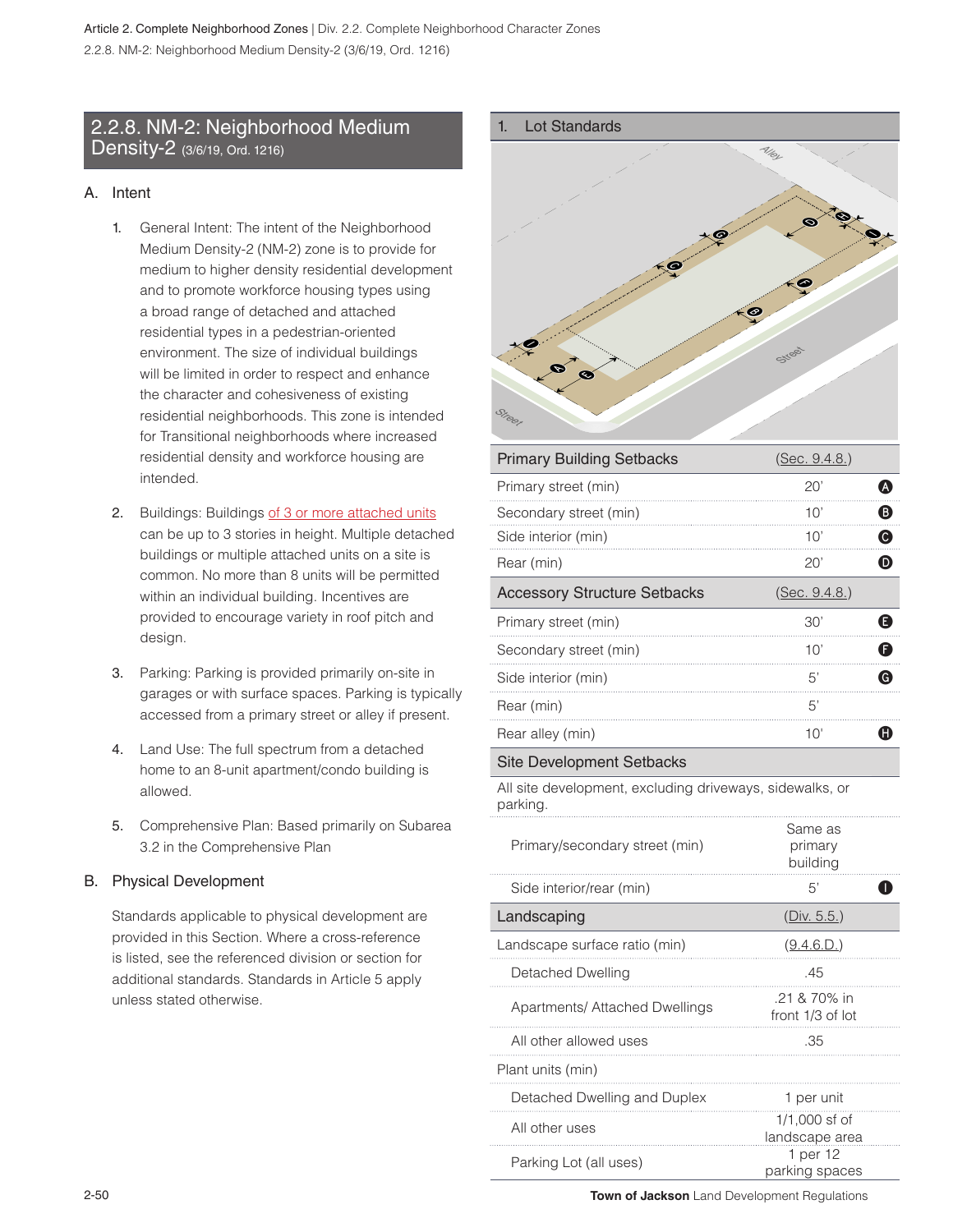All other allowed uses .40

Individual building (max gross floor area) 10,000 sf

Deed restricted housing exemption (Sec. 7.8.3.) Workforce housing floor area bonus (Sec. 7.8.4.)

| <b>Vehicle Access Standards</b><br>2.                                      |                                      |                                 | <b>Bulk &amp; Mass Standards</b><br>3. |                                 |
|----------------------------------------------------------------------------|--------------------------------------|---------------------------------|----------------------------------------|---------------------------------|
| <b>POL</b>                                                                 | Street                               |                                 | Street                                 | Street                          |
| <b>Access</b>                                                              |                                      |                                 | <b>Primary Building Height</b>         | (Sec. 9.4.9.)                   |
| Primary street                                                             | Allowed                              |                                 | 1 deatched unit or 2 attached units    | $\bullet$                       |
| Secondary street                                                           | Allowed                              |                                 | Height (max): roof pitch $\leq$ 3/12   | 2 stories, not<br>to exceed 26' |
| Alley                                                                      | Allowed<br>20' per 100'              |                                 | Height (max): roof pitch 4/12, 5/12    | 2 stories, not<br>to exceed 28' |
| of lot frontage<br>or 40% of<br>Curb-cut width (max)<br>lot frontage,      | Height (max): roof pitch $\geq 6/12$ | 2 stories, not<br>to exceed 30' |                                        |                                 |
|                                                                            | whichever is                         |                                 | 3 or more attached units               | Ð                               |
| Driveway width in primary/secondary                                        | less<br>20'                          |                                 | Height (max): roof pitch $\leq 3/12$   | 3 stories, not<br>to exceed 35' |
| street setback (max)<br><b>Parking Setbacks</b>                            |                                      |                                 | Height (max): roof pitch 4/12, 5/12    | 3 stories, not<br>to exceed 37' |
| Primary street* (min)                                                      | 20'                                  | $\boldsymbol{\omega}$           | Height (max): roof pitch $\geq 6/12$   | 3 stories, not<br>to exceed 39' |
| Secondary street* (min)                                                    | 20'                                  | ❸                               | <b>Accessory Structure Height</b>      | (Sec. 9.4.9.)                   |
| Side interior (min)                                                        | 1'                                   | $\boldsymbol{\Theta}$           | All accessory structures (max)         | 14'                             |
| Rear (min)                                                                 | 5'                                   |                                 | Scale of Development                   | (Sec. 9.4.13.)                  |
| Rear alley (min)                                                           | ()                                   | ⋒                               | Floor area ratio (FAR max)             |                                 |
| * Excludes 20' max driveway allowed in primary/secondary street<br>setback |                                      |                                 | <b>Detached Dwelling</b>               | .30                             |

. . . . . . . . .

. . . . . . . . .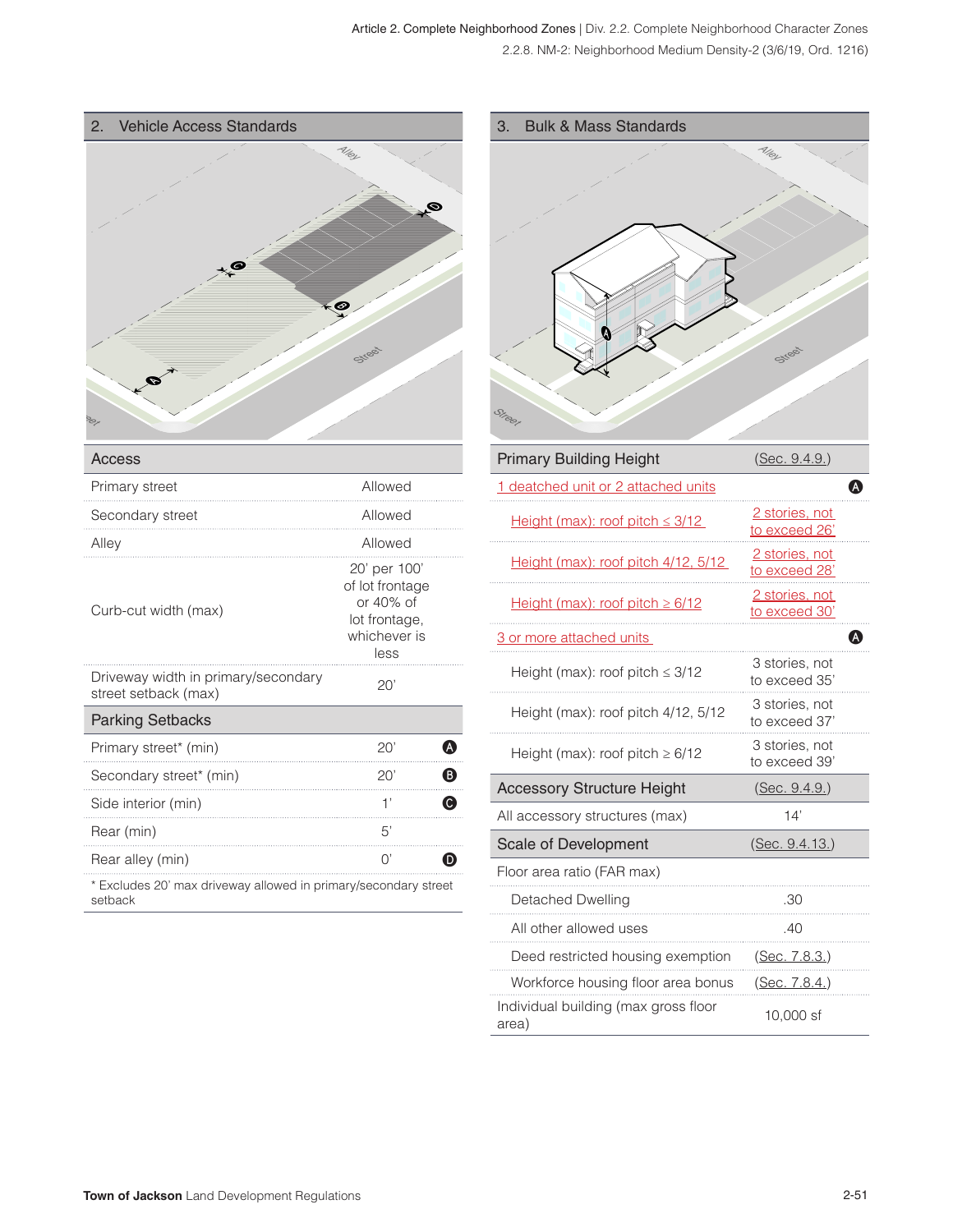### 2.2.9. NH-1: Neighborhood High Density 1 (3/6/19, Ord. 1217)

### A. Intent

- 1. General Intent: The intent of the Neighborhood High Density 1 (NH-1) zone is to provide for high density residential development and to promote workforce housing types using a broad range of attached residential types in a pedestrian-oriented environment. The size of individual buildings will be limited by the application of required dimensional standards, such as FAR, setbacks, and parking, and not by a prescribed standard. Care will be given to ensure that new development respects and enhances the character and cohesiveness of existing residential neighborhoods. This zone is intended for Transitional neighborhoods where increased residential density and workforce housing are intended.
- 2. Buildings: Buildings of 3 or more attached units can be up to 3 stories in height. Single or multiple detached buildings, each building with multiple units, on a site is common. Incentives are provided to encourage variety in roof pitch and design.
- 3. Parking: Parking is provided primarily on-site in surface or underground garages or with surface parking. Parking is typically accessed from a primary street or alley if present.
- 4. Land Use: The full spectrum from a detached home to whatever size building can fit the site based on the minimum required density (17.4 units/ acre) and the dimensional limitations, such as FAR, setbacks, and parking. Apartments take the place of ARUs because they provide greater flexibility.
- 5. Comprehensive Plan: Based primarily on Subarea 3.2 in the Comprehensive Plan.

#### B. Physical Development

Standards applicable to physical development are provided in this Section. Where a cross-reference is listed, see the referenced division or section for additional standards. Standards in Article 5 apply unless stated otherwise.



| <b>Primary Building Setbacks</b>                                     | (Sec. 9.4.8.)                    |              |
|----------------------------------------------------------------------|----------------------------------|--------------|
| Primary street (min)                                                 | 20'                              | ❹            |
| Secondary street (min)                                               | 10'                              | ❸            |
| Side interior (min)                                                  | 10'                              | $\bullet$    |
| Rear (min)                                                           | 20'                              | $\mathbf 0$  |
| <b>Accessory Structure Setbacks</b>                                  | (Sec. 9.4.8.)                    |              |
| Primary street (min)                                                 | 30'                              | ❶            |
| Secondary street (min)                                               | 10'                              | G            |
| Side interior/rear (min)                                             | 5'                               | $\bf \Theta$ |
| Rear alley (min)                                                     | 10'                              | O            |
| <b>Site Development Setbacks</b>                                     |                                  |              |
| All site development, excluding driveways, sidewalks, or<br>parking. |                                  |              |
| Primary/secondary street (min)                                       | Same as primary<br>building      |              |
| Side interior/rear (min)                                             | 5'                               | ID           |
| Landscaping                                                          | (Div. 5.5.)                      |              |
| Landscape surface ratio (min)                                        | (9.4.6.D.)                       |              |
| Apartments/Attached Dwellings                                        | .21 & 70% in<br>front 1/3 of lot |              |
| All other allowed uses                                               | .30                              |              |
| Plant units (min)                                                    |                                  |              |
| Detached Dwelling and Duplex                                         | 1 per unit                       |              |
| All other uses                                                       | 1/1,000 sf of<br>landscape area  |              |
| Parking Lot (all uses)                                               | 1 per 12 parking<br>spaces       |              |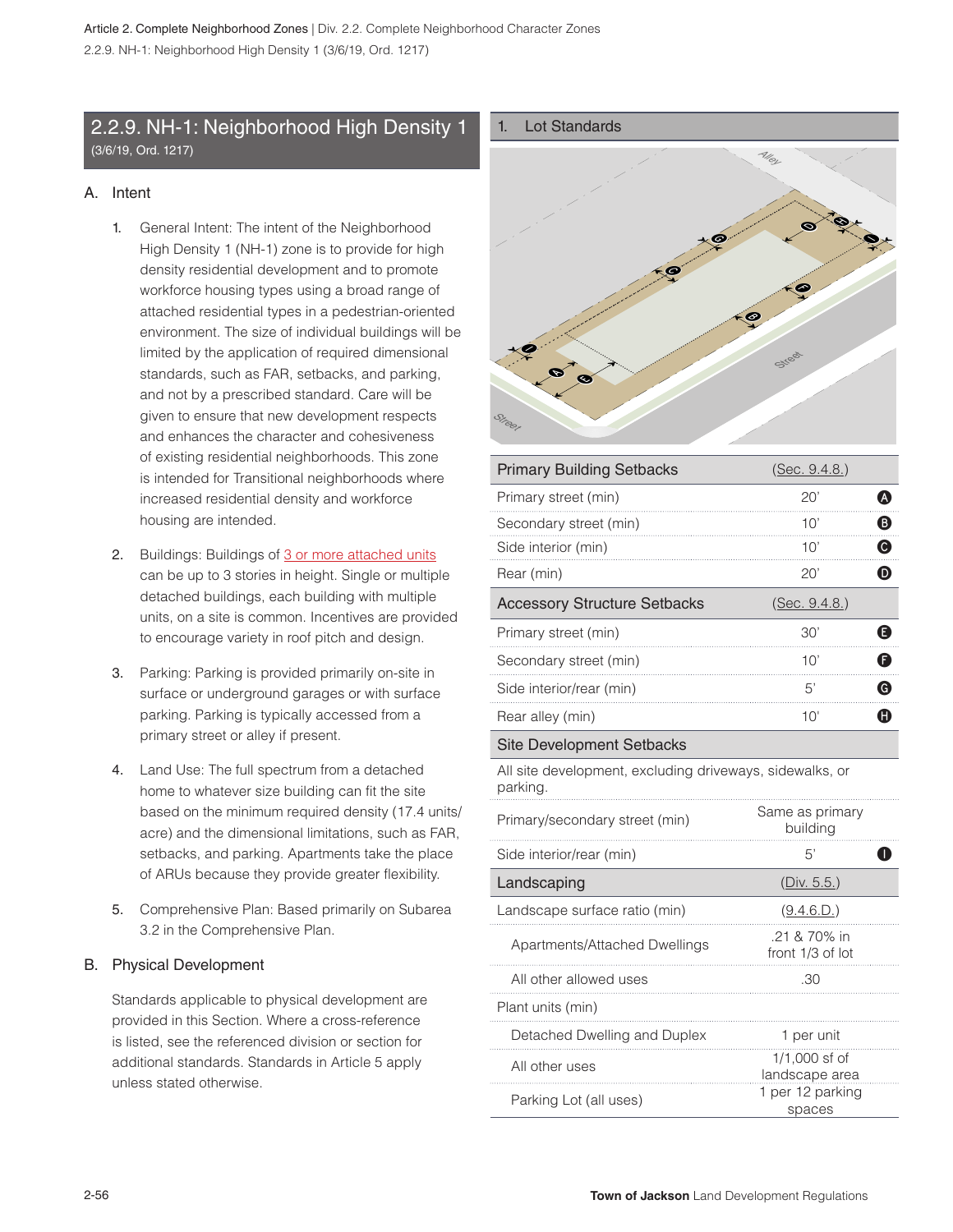

| Access                                                          |                                                                                       |
|-----------------------------------------------------------------|---------------------------------------------------------------------------------------|
| Primary street                                                  | Allowed                                                                               |
| Secondary street                                                | Allowed                                                                               |
| Alley                                                           | Allowed                                                                               |
| Curb-cut width (max)                                            | 20' per 100'<br>of lot frontage<br>or 40% of<br>lot frontage,<br>whichever is<br>less |
| Driveway width in primary/secondary<br>street setback (max)     | 20'                                                                                   |
| <b>Driveway Setbacks</b>                                        |                                                                                       |
| Primary street* (min)                                           | 20'<br>A                                                                              |
| Secondary street* (min)                                         | ®<br>10'                                                                              |
| Side interior (min)                                             | 1'<br>C)                                                                              |
| Rear (min)                                                      | 5'                                                                                    |
| Rear alley (min)                                                | $\bigcap$                                                                             |
| * Evaludes 20' mov driveyev alloued in primery/essendery street |                                                                                       |

Excludes 20' max driveway allowed in primary/secondary street setback

#### 3. Bulk & Mass Standards



# Design Guidelines (Div. 5.8.)

The Design Guidelines apply to all residential and nonresidential development of three attached units or greater, except where exempted by Planning Director for additions of 20% or less that are consistent with existing architecture.

| <b>Primary Building Height</b>                | (Sec. 9.4.9.)                   |
|-----------------------------------------------|---------------------------------|
| 1 detached unit or 2 attached units           |                                 |
| Height (max): roof pitch $\leq$ 3/12          | 2 stories, not<br>to exceed 26' |
| <u>Height (max): roof pitch 4/12, 5/12</u>    | 2 stories, not<br>to exceed 28' |
| Height (max): roof pitch $\geq 6/12$          | 2 stories, not<br>to exceed 30' |
| 3 or more attached units                      |                                 |
| Height (max): roof pitch $\leq$ 3/12          | 3 stories, not<br>to exceed 35' |
| Height (max): roof pitch 4/12, 5/12           | 3 stories, not<br>to exceed 37' |
| Height (max): roof pitch $\geq 6/12$          | 3 stories, not<br>to exceed 39' |
| <b>Accessory Structure Height</b>             | (Sec. 9.4.9.)                   |
| All accessory structures (max)                | 14'                             |
| Scale of Development                          | (Sec. 9.4.13.)                  |
| Floor area ratio (FAR max)                    | 40                              |
| Deed restricted housing exemption             | (Sec. 7.8.3.)                   |
| Workforce housing floor area bonus            | (Sec. 7.8.4.)                   |
| Individual Building (max gross floor<br>area) | 10,000 sf                       |